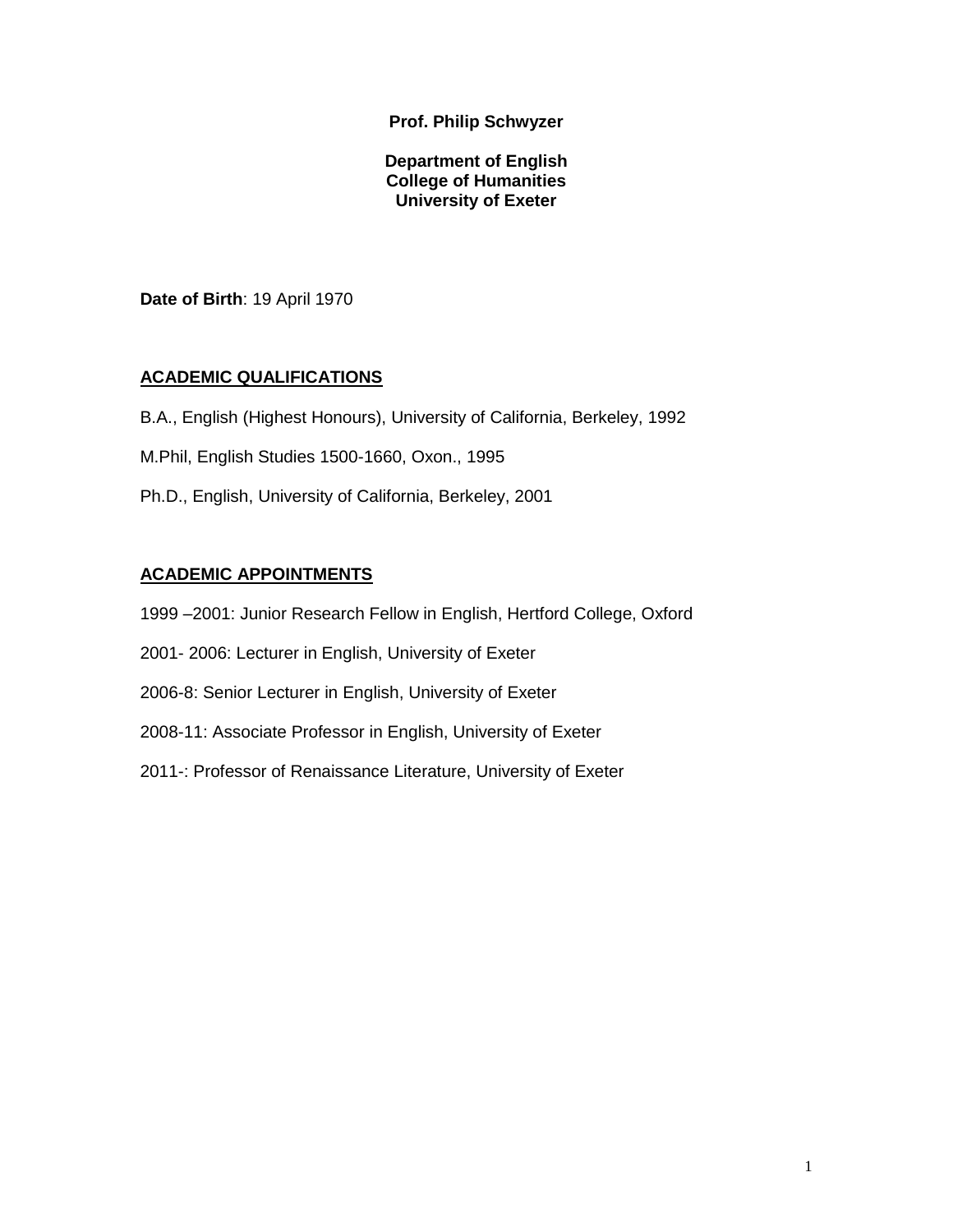# **EXTERNAL EXAMINING**

2006: MLitt in English (Research), University of Newcastle. 2010: PhD in English, University of St. Andrews.

## **POSTGRADUATE PERSONNEL**

### **PhD students supervised:**

Samir al-Jasim. The Application of Possible Worlds Theory to Renaissance Drama.

Mohamed Elaskary: The Moor in Renaissance Drama. PhD 2008.

Briony Frost: Becoming a King's Man: PhD 2012.

Min-Ju Wu. Shakespeare's Late Plays in their Jacobean Context.

Samantha Hutchins-Frenee: The Representation of Boudica in Elizabethan and Jacobean Literature. PhD 2009.

Claire Huxham: Death and the Uncanny in Renaissance Drama. MPhil 2009.

Zhiyan Zhang. Death and Memory in Shakespeare's Plays. PhD 2012.

## **Post-Doctoral Assistants:**

Dr. Naomi Howell, Associate Research Fellow in Medieval Studies (Leverhulme Research Project, "Speaking with the Dead," 2011-14).

## **ADMINISTRATION**

#### **College**

- 2012- Director, Centre for Early Modern Studies
- 2011 Head of English (7/2011-12/2011)
- 2010- Academic Lead
- 2008- Head of Medieval and Renaissance Research Group
- 2006-2007 Head of Working Party on the new English Team Skills programme
- 2002-2004 Website Manager for School of English
- 2002-2004 Visiting Speakers (English) Co-ordinator
- 2001-2006 Library Liaison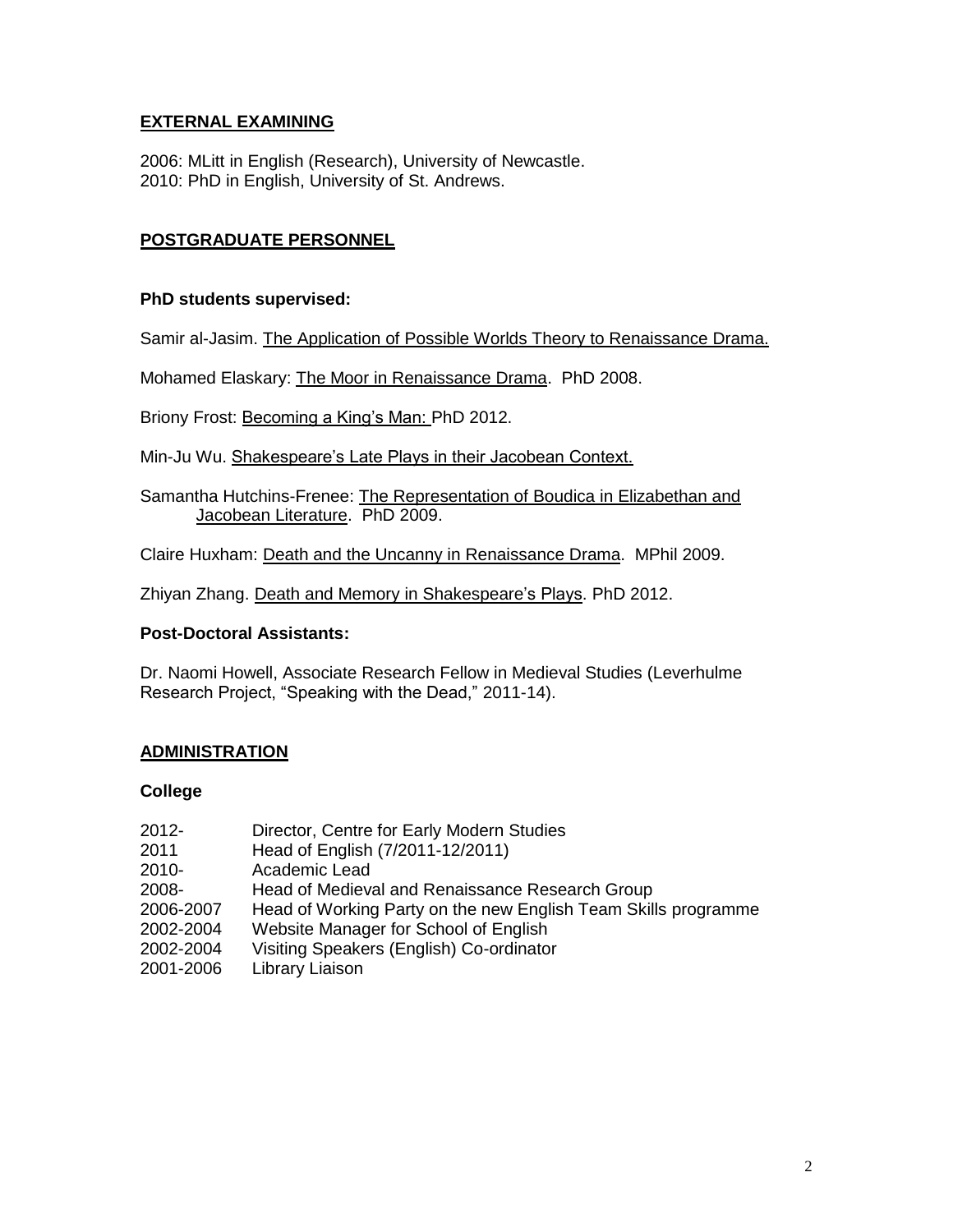# **EXTERNAL RECOGNITION**

#### **Honors and Awards**

- 1988-92: Regents' Scholar, UC Berkeley
- 1993-95: Keith Murray Senior Scholar, Lincoln College, Oxford
- 1996: Winner of Kurtz Prize (Best essay by a graduate student in English, UC Berkeley) 1995-2000: Berkeley Graduate Fellow, UC Berkeley
- 2004: William Nelson Prize of the Renaissance Society of America (Best article published in the journal *Renaissance Quarterly*; previous winners include Caroline Walker Bynum, Thomas M. Greene, David Quint, Ingrid Rowland.)
- 2005: AHRC Research Leave Award
- 2008-9: Leverhulme Research Fellowship
- 2011-14: Leverhulme Research Project Grant
- 2012-16: ERC Starting Grant
- 2005: AHRC Research Leave Award: *Literature and Archaeology: Disciplinary Desires and Renaissance Texts*
- 2008-9: Leverhulme Research Fellowship: *Shakespeare and the Remains of Richard III*
- 2011-14: Leverhulme Research Project (PI): *Speaking with the Dead: Histories of Memory in Sacred Space*. £208,737, shared between Exeter and Chester.
- 2012-16: ERC Starting Grant (PI): *The Past in its Place: Histories of Memory in England and Wales.* Am€1,261,000, shared between Exeter and Chester.
- 2013-15: AHRC Research Grant (CI): *The Poly-Olbion Project.* PI Andrew McRae.: £385,000.

## **Membership in Professional Bodies**

AHRC Peer Review College (inducted 2010) International Spenser Society (Executive Committee, 2009-12) Modern Language Association Shakespeare Association of America British Shakespeare Association Renaissance Society of America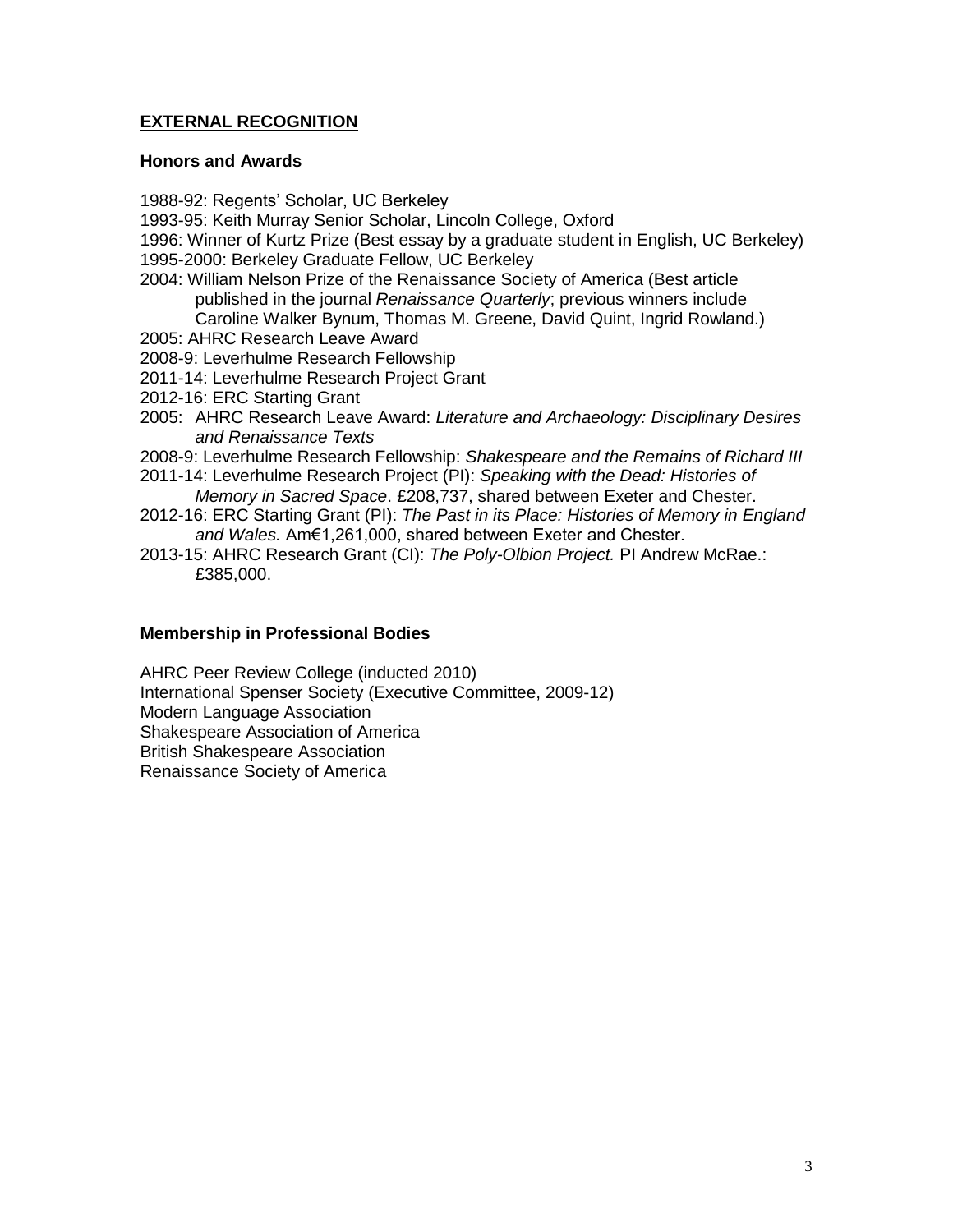## **PUBLICATIONS**

### **Books**

**1. Philip Schwyzer,** *Literature, Nationalism and Memory in Early Modern England and Wales* (Cambridge: Cambridge University Press, 2004). x + 194 pp.

**2. Philip Schwyzer** and Simon Mealor, eds., *Archipelagic Identities: Literature and Identity in the Atlantic Archipelago, 1550-1800* (Aldershot: Ashgate, 2004). x + 232 pp. I am sole author of the Introduction, pp. 1-7.

**3. Philip Schwyzer,** *Archaeologies of English Renaissance Literature* (Oxford: Oxford University Press, 2007), xii + 227 pp.

**4.** Willy Maley and **Philip Schwyzer,** *Shakespeare and Wales: From the Marches to the Assembly* (Farnham: Ashgate, 2010), xi + 248 pp. I am co-author of the Introduction, pp. 1-5, and sole author of Chapter 2, pp. 21-41.

**5. Philip Schwzer** (ed), *Humphrey Llwyd, The Breviary of Britain (1573), with selections from The History of Cambria (1584)*, MHRA Tudor and Stuart Translations, Vol. 5 (London: MHRA, 2011).

**6. Philip Schwyzer,** *Shakespeare and the Remains of Richard III.* (Oxford: Oxford University Press, 2007),  $x + 247$  pp.

## **Chapters in Books**

**\*7. Philip Schwyzer,** 'A Map of Greater Cambria' in *Literature, Mapping, and the Politics of Space in Early Modern Britain* ed. Andrew Gordon and Bernhard Klein (Cambridge: Cambridge University Press, 2001), pp. 35-44.

**\*8. Philip Schwyzer,** 'British History and "British History": The Same Old Story?', in *British Identities and English Renaissance Literature*, ed. David Baker and Willy Maley (Cambridge: Cambridge University Press, 2002), pp. 11-23.

**9. Philip Schwyzer,** 'John Higgins,' 'Arthur Kelton', and 'Thomas Phaer', in *Oxford Dictionary of National Biography* (Oxford: Oxford University Press, 2004).

**10. Philip Schwyzer, '**Thomas Phaer', *Dictionary of British Classicists, 1500-1960*  (Thoemmes Continuum, 2004).

**\*11. Philip Schwyzer,** 'Mummy is Become Merchandise: Literature and the Anglo-Egyptian Mummy Trade in the Seventeenth Century' in *Re-Orienting the Renaissance*, ed. Gerald Maclean (London: Palgrave, 2005), pp. 66-87.

**\*12. Philip Schwyzer,** 'King Lear and the Jacobean Union Controversy' in *Accession of James I: Historical and Cultural Consequences,* edited by Glenn Burgess, Rowland Wymer, and Jason Lawrence (London: Palgrave, 2006), pp. 34-47.